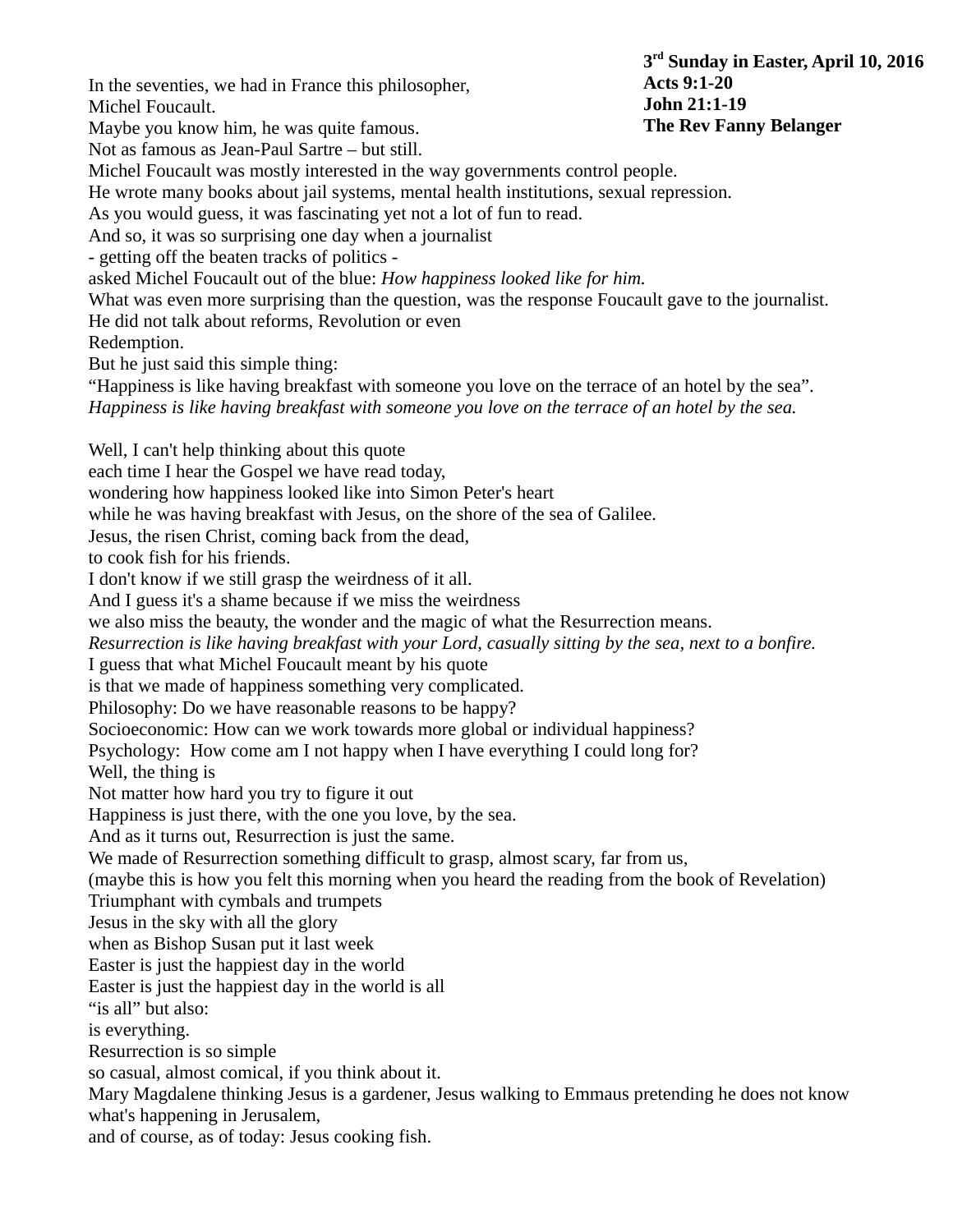I think we need to get used to this paradox that in the Gospel, Resurrection is light, Resurrection is funny and still it's the deepest mystery ever, it's the core of our faith And it's our reason to believe. But still it's light and it's easy, just because it's the happiest thing that ever happened in the world and to us. And happiness is not about being puzzled or terrified, as surely as it isn't about finding the key to human behavior or to state regulations. Happiness is not even about finding the perfect balance between work and leisure and family. Happiness is about being alive and enjoying it *And this is exactly what Resurrection is all about.* How does happiness look like for you? When is it that you feel alive, and blessed and perhaps redeemed? We all have these moments of grace Maren Morris describes in a touching way in her well named song *My church*. You know, when she says she can experience Redemption driving on the highway, listening to her favorite music, that brings this perfect blend of hope and nostalgia. Maybe this how grace looks like for you too, or maybe It is to wake up to find out everything is coated in white it's not because you enjoy snow so much anymore, but because you remember it used to make you feel happy when you were a child. Or maybe it is to find out your cherry tree has bloomed while you were sleeping. Or maybe happiness is having the cat snuggling with you and although you keep thinking you have so much to do you don't move and you barely breathe because you're so afraid to break the spell of his perfect bliss. I think Maren Morris' song is so very true. Resurrection indeed has something to do with being able to feel the grace of these precious moments knowing that you are alive. Not only in your body, but within you, in the depths of your soul. As a Simon Peter throwing himself into the sea, it's having your heart leaping for joy because you experience that life is something bigger than you. And you start to love life and what happens is that one day, maybe, you understand that what is truly going on is not that you love life, but it is that Life loves you Life loves you. You discover you're not just thrown into the world You are beloved. Because Life is not a blind biological process: Life is love, and life is God. In John's Gospel, Jesus says it all the time: *I am the Life. He is the Life, indeed.* Not the Jesus of flesh and blood who died on the cross But the Christ, the eternal word of God, God made known to us, telling his story in the very human life of Jesus And telling us *how happiness looks like for God* Breakfast, friendship - and sometimes a little more than this: fastening your belt and going.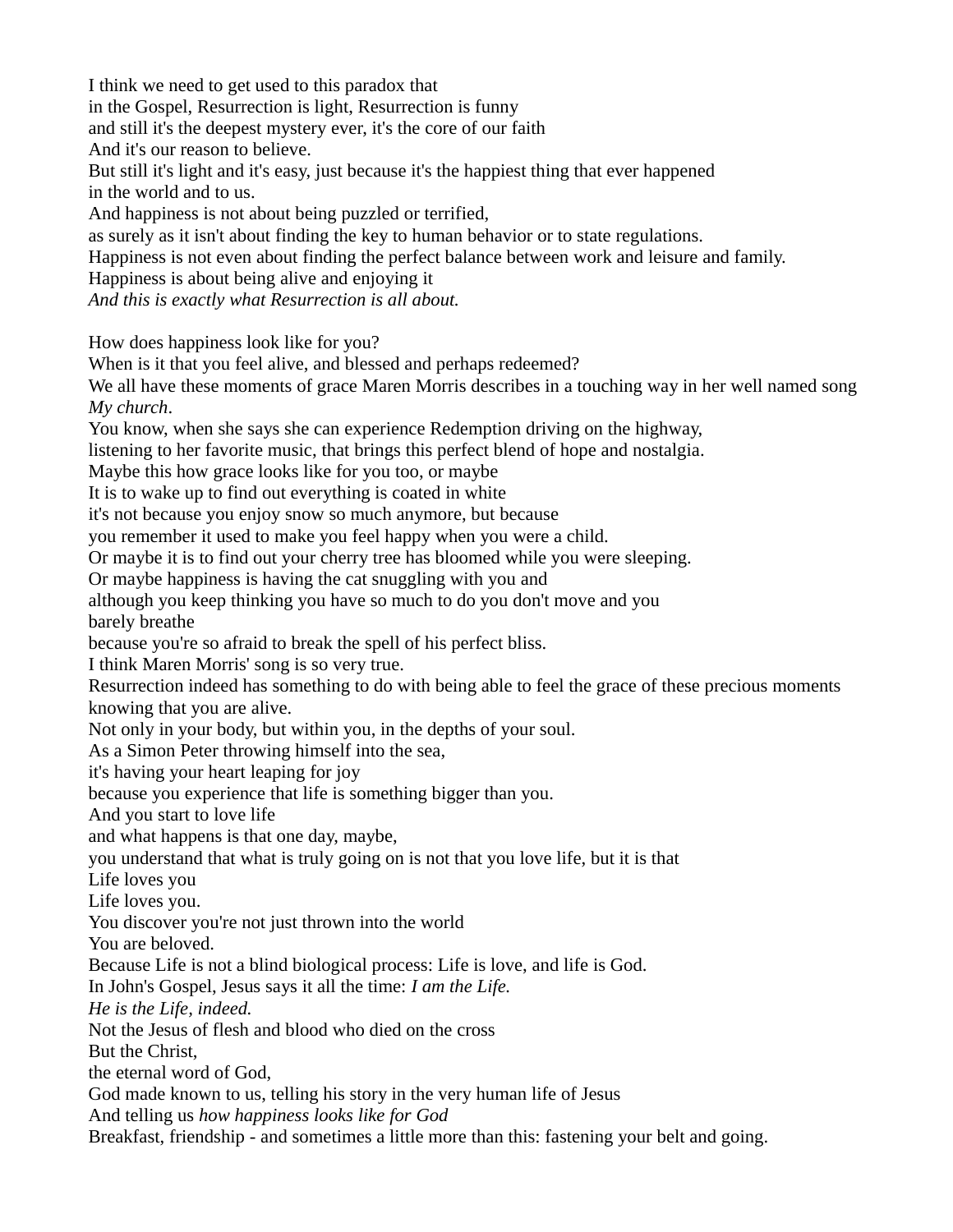Because what we learn from John's Gospel is that God is a God who wants to bring us from the love of our own life to the love of Life. *From the love of our own life to a life of love.* And this is of course where we are challenged. I guess for all of us, as an emotion, love can look pretty easy, and light. Who among us would not say to the Lord *You know all, you know that I love you?* We all can relate to that and yet, as Simon Peter, we all have to experience the narrowness of our own hearts. I guess it was the same (even worst) for Saul w*ho loved his friends, hated his enemies*. Well, I love it that Christ made of these two guys, Simon and Saul the pillars of the church. Because they are so much like us: We think we are right when we could not be so wrong We make promises we never hold We lose our friends, we deceive the ones we love We lose sight of our God. And yet. Yet, luckily for us, Resurrection is not only about happy moments or tender feelings. Because that's also in difficult moments that we can experience that Life is bigger than us. Because God can turn us upside down as he turned Simon into Peter as he turned Saul into Paul He can turn us into somebody we never imagined and who is yet so deeply us. *You turned my wailing into dancing*, sings our Psalm today. God's love is not only an emotion, it's creation, it's resurrection. It's not the *phileo* Peter uses in the original Greek – *of course I like you.* God's love is *agape*, the word Christ uses *Simon, do you love me more than these?* Simon, do you love me more than anything in the whole world? Love is not only an emotion, It is beyond anything in the whole world. The Love of Christ is the foundation, the key to the kingdom, It is the stepladder of angels, the backbone of the creation, the essence of reality. The real and only death is to lose our ability to love and to feel loved, thinking we are alone in the world and that there is no much more to live than what we can touch or see. We are just so limited by our own understanding of what life is, by our senses, but mostly we are so limited by what we dread, what we desire, what we think should be. And so we fail, of course. We fail to live up to God's standards but again: how couldn't we?